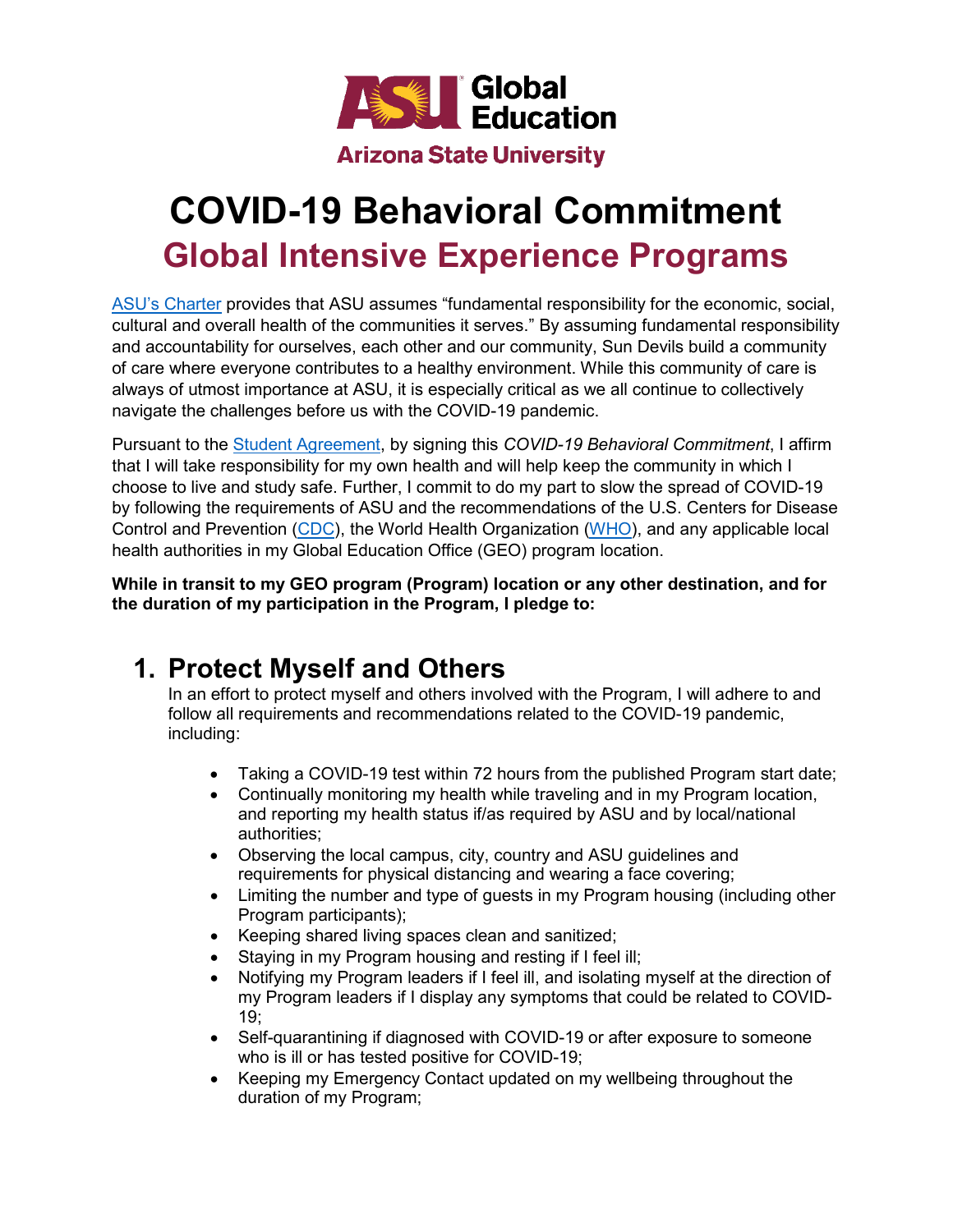• Following any additional guidelines or direction provided to me by GEO or the Program Leaders, which may include guidelines or direction specific to my Program or its location.

I understand that these requirements and recommendations may change, or additional requirements and recommendations may be adopted, based on the state of the pandemic at the time of the Program and/or the particular circumstances of the Program location(s). Program leaders will communicate any updated or Program-specific guidelines prior to travel.

## **2. Protect the Community**

For the duration of my participation in the Program, I will:

- Make myself aware of, and adhere to, any requirements of local or national authorities;
- Continue to follow current [CDC](https://www.cdc.gov/coronavirus/2019-nCoV/index.html) and [WHO](https://www.who.int/emergencies/diseases/novel-coronavirus-2019) guidelines to the best of my ability;
- Be aware of the local COVID-19 threat, abide by any changes of protocols and follow the instructions of my Program leaders and local authorities;
- Participate in health screening, testing and/or contact tracing as requested to preserve the wellness of the community.

Depending on conditions in my host country and region at the time of my Program, I understand that I may be subject to limitations on my ability to engage in independent travel. For example, ASU may not allow me to travel outside of the Program country due to the risks inherent in crossing borders during a pandemic.

When on independent time, including any permitted independent travel I may engage in during the Program, I will:

- Make myself aware of, and adhere to, any requirements of local or national authorities;
- Continue to follow current [CDC](https://www.cdc.gov/coronavirus/2019-nCoV/index.html) and [WHO](https://www.who.int/emergencies/diseases/novel-coronavirus-2019) guidelines to the best of my ability, including maintaining physical distance, wearing a face covering, and avoiding spending time in crowds of 10 or more.

After I return from the Program, I will adhere to any ASU or governmental requirements or guidelines for travelers, such as self-isolating or limiting activities, completing a COVID-19 test, and self-monitoring for COVID-19 symptoms.

## **Violations of COVID-19 Behavioral Commitment**

I acknowledge that GEO reserves the right to dismiss me from the Program at any time if GEO determines that I have violated the terms of this *COVID-19 Behavioral Commitment* or if my actions or general behavior otherwise adversely affect the health or welfare of any person (including myself). Per the terms of the [Student Agreement,](https://goglobal.asu.edu/students/documents) if dismissed from the Program, I understand that:

• I will not be permitted to participate in any Program activity and will no longer be entitled to any Program benefits, including travel, meals and lodging.